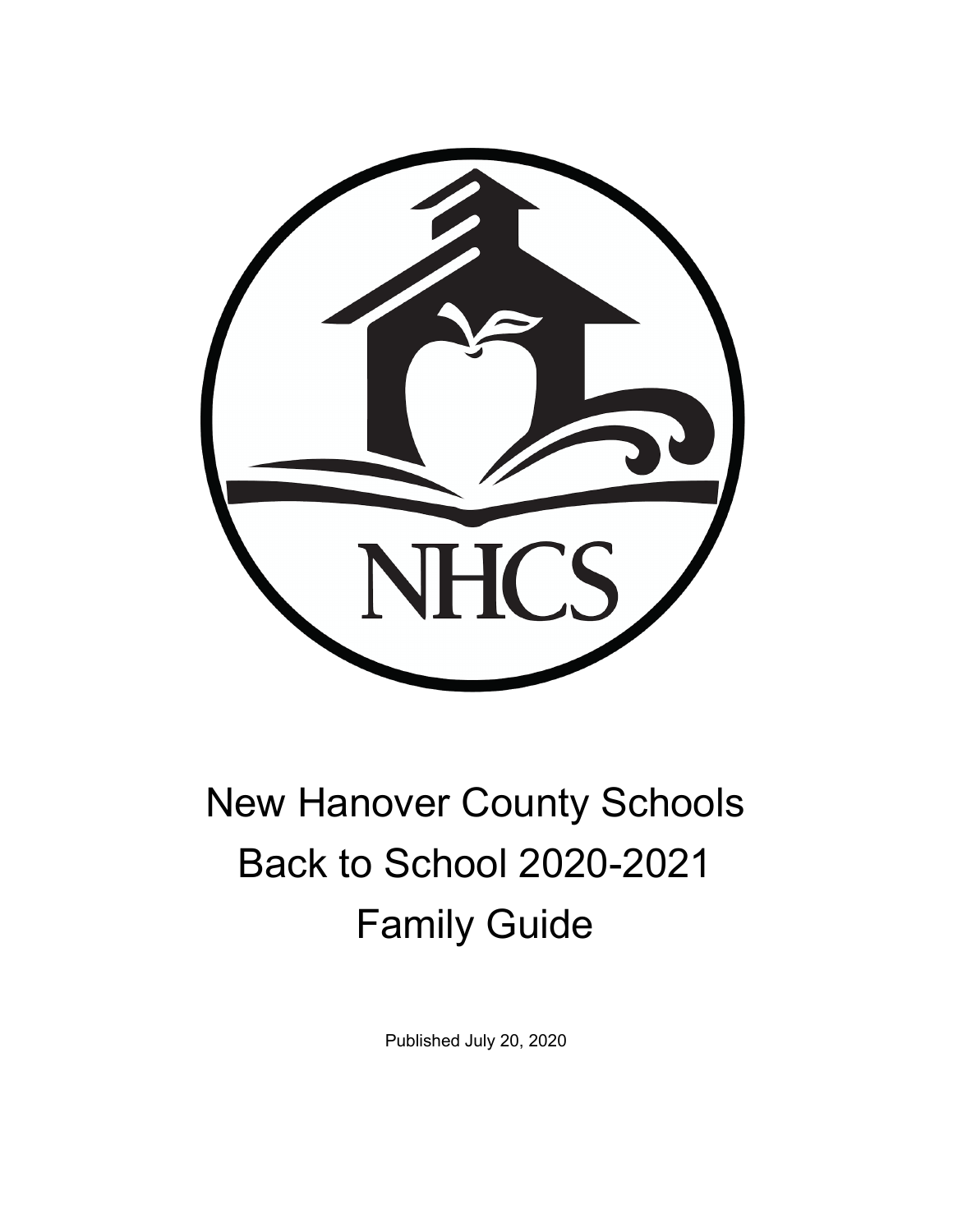Dear New Hanover County Schools Families,

 As the start of the 2020-2021 school year approaches, there is much uncertainty about school opening under the pressures created by the ongoing presence of COVID-19 in our community. New Hanover County Schools Back to School 2020-2021Family Guide is a living document and one of many resources that NHCS is creating to answer your questions about school opening. It will be updated frequently to reflect the most current state guidelines and district policies, procedures, and resources that are available to you and your family.

You can view state guidance on school reopening on following websites:

 NC Department of Public Instruction <https://www.dpi.nc.gov/news/covid-19-response-resources/lighting-our-way-forward>

 NC Department of Health and Human Services <https://covid19.ncdhhs.gov/guidance#schools>

### **The information included in this guide is subject to change.**

 Please note that this information is accurate as of the publication date. New Hanover County Schools is continuing to monitor guidance provided by federal, state, and local public health agencies related to the COVID-19 pandemic, and will provide updates as needed. Updated information will be communicated on [www.nhcs.net](http://www.nhcs.net/), through Blackboard Connect 5 email and phone call notification, and through NHCS Facebook and Twitter channels. Please follow NHCS on social media and make sure your school has your most current email and phone number.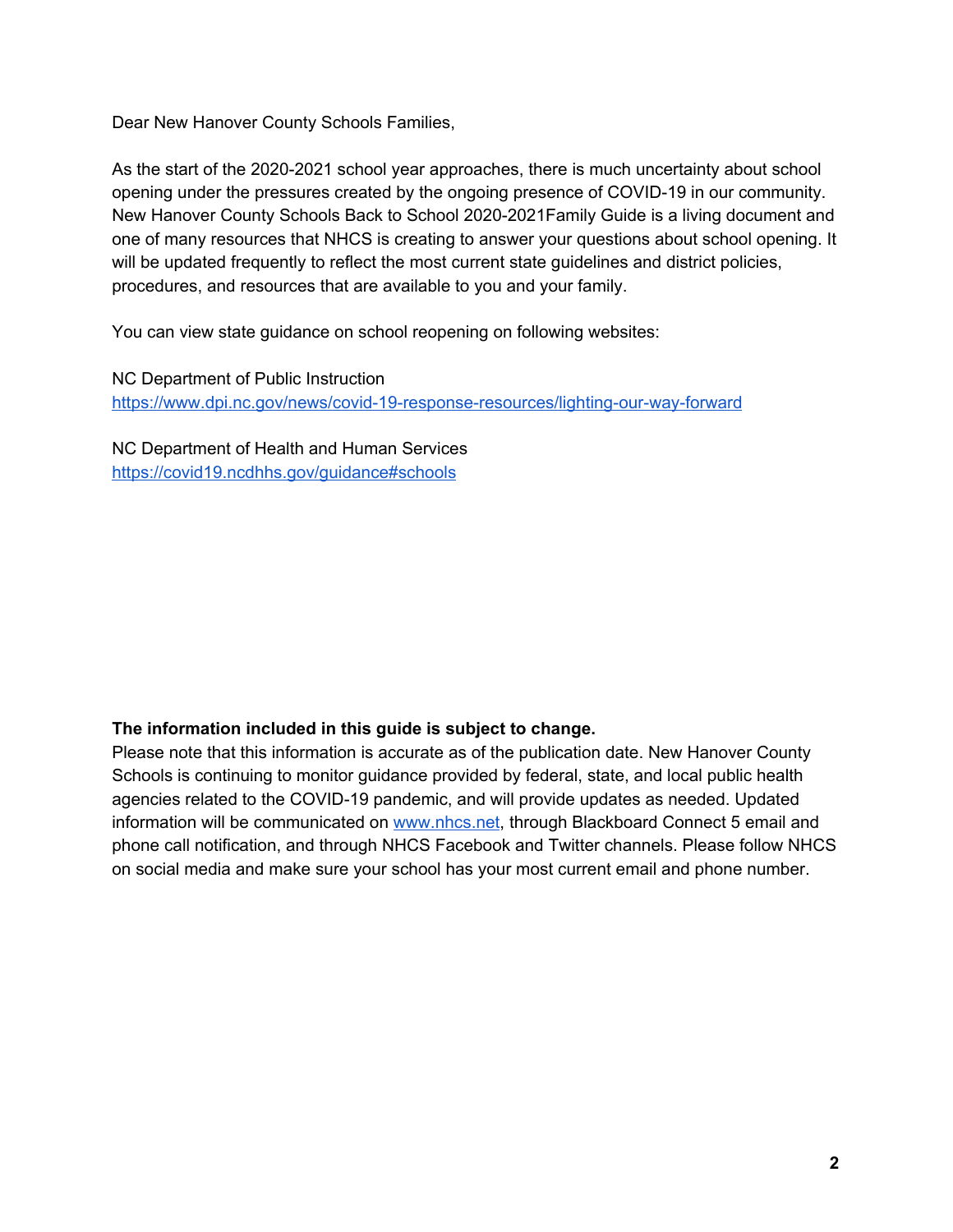### **Teaching and Learning**

 We are committed to challenging and engaging students in relevant, rigorous, and meaningful learning. The COVID-19 pandemic has introduced many uncertainties, including how we will return to school in August and how that learning environment could change over the course of the school year.

### *All instruction under Plans A, B, and C will be relevant, rigorous, and meaningful.*

 It's our core belief that all students deserve to be challenged and engaged in relevant, rigorous, and meaningful learning each day. This school year, regardless of which learning environment your child attends, they will be taught rigorous content every day that aligns with North Carolina's grade-level standards.

Here's what will be the same across all learning environments and across all schools:

- All students will have the same grading structures, as outlined in Board Policy 7410.
- ● Students will be counted as present if they complete their daily assignments, either online or offline or the student has checked-in with their appropriate teacher(s).
- ● All classes will use similar, district-supported learning materials, texts, and instructional tools.
- ● All students will get appropriate support and services through the general education program, special education, Individualized Educational Plans (IEPs), 504 plans, Academically & Intellectually Gifted (AIG), English as a Second Language (ESL), and intervention.
- ● All students will get support from their counselors, social workers, and school psychologists, as needed.
- All schools will focus on establishing effective relationships and community.

### **Learning Environments**

 Families have sent a clear message: they want options for their children. Many are excited to return to their school campuses; many are not yet ready.

 For those who want to return to a school campus, state officials have requested that school districts develop three plans (A, B, and C) for different learning environments to operate in the 2020-2021 school year. The plan in which we operate will be based on state and local officials, NCDPI guidance, and NCDHHS guidance regarding the safe reopening of schools.

 To accommodate a variety of needs, all students will have the option of attending our School Based Virtual Academies if they are not ready or able to return to a school campus. Details are included in the NHCS School Based Virtual Academies section of this document with more information available soon.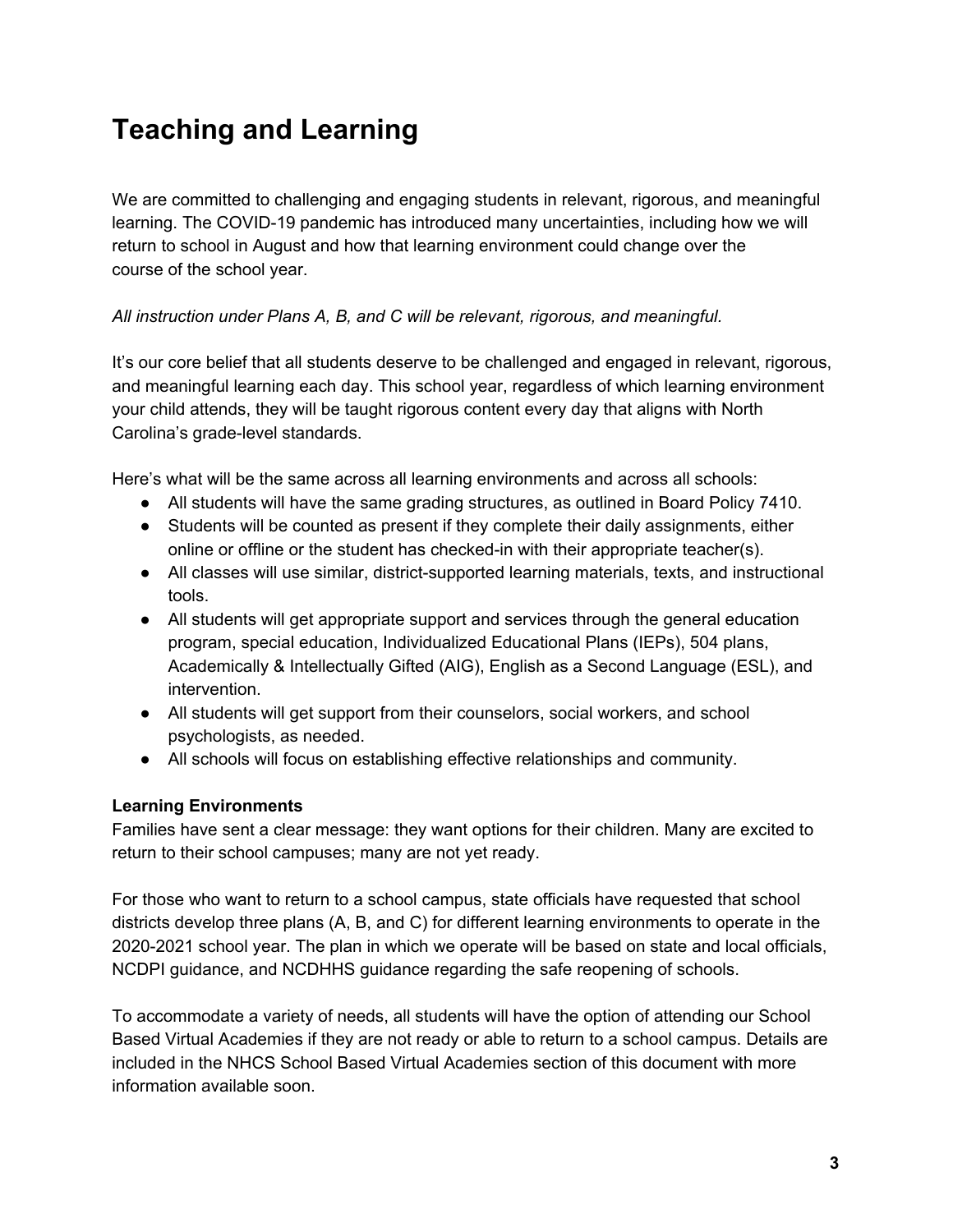To meet the requirements outlined by the State Board of Education and Department of Public Instruction, NHCS has developed three plans for the 2020-21 school year.

### **Plan A - Minimal Social Distancing**

 Under Plan A, school facilities are open and all students are present at the same time in school buildings. Enhanced health protocols are required, with other protocols recommended by the Department of Health and Human Services to be considered. Teaching and learning is traditional with preparation in place for blended learning. This environment is the most familiar to students and parents. Students receive daily, in-person instruction and support from school employees.

### **Plan B - Moderate Social Distancing**

Under Plan B in New Hanover County Schools:

- ● All Pre-K-12 students will attend face-to-face instruction on an alternating three-week schedule.
- ● Students will be assigned to groups (1, 2 or 3). Siblings will be in the same groups. Groups will attend school in an ongoing rotation by attending school in person for one week and receiving online instruction for two weeks.
- ● The district recognizes there some students with global delays who, by the nature of their disabling condition, have not demonstrated the capacity to gain meaning from remote learning models. For these students, expanded in-person services may be offered.
- English learners (newcomers) in their first 2 years of instruction will attend daily.
- provided for families who selected home learning for their student. ● A full K-12 school-based virtual academy through the student's home school will be

 Both face-to-face and virtual learning environments will have high expectations and will result in work that contributes to the student's overall grade. Teachers will strategically place learning opportunities in each environment to create an overall experience that aligns to rigorous state standards for the grade level or course. Experiences during online instruction will be a combination of recorded and live instructional sessions.

### **Plan C - Remote Learning Only**

 Under Plan C, no students are present in school facilities. All learning opportunities will happen remotely and will include recorded and live instructional sessions.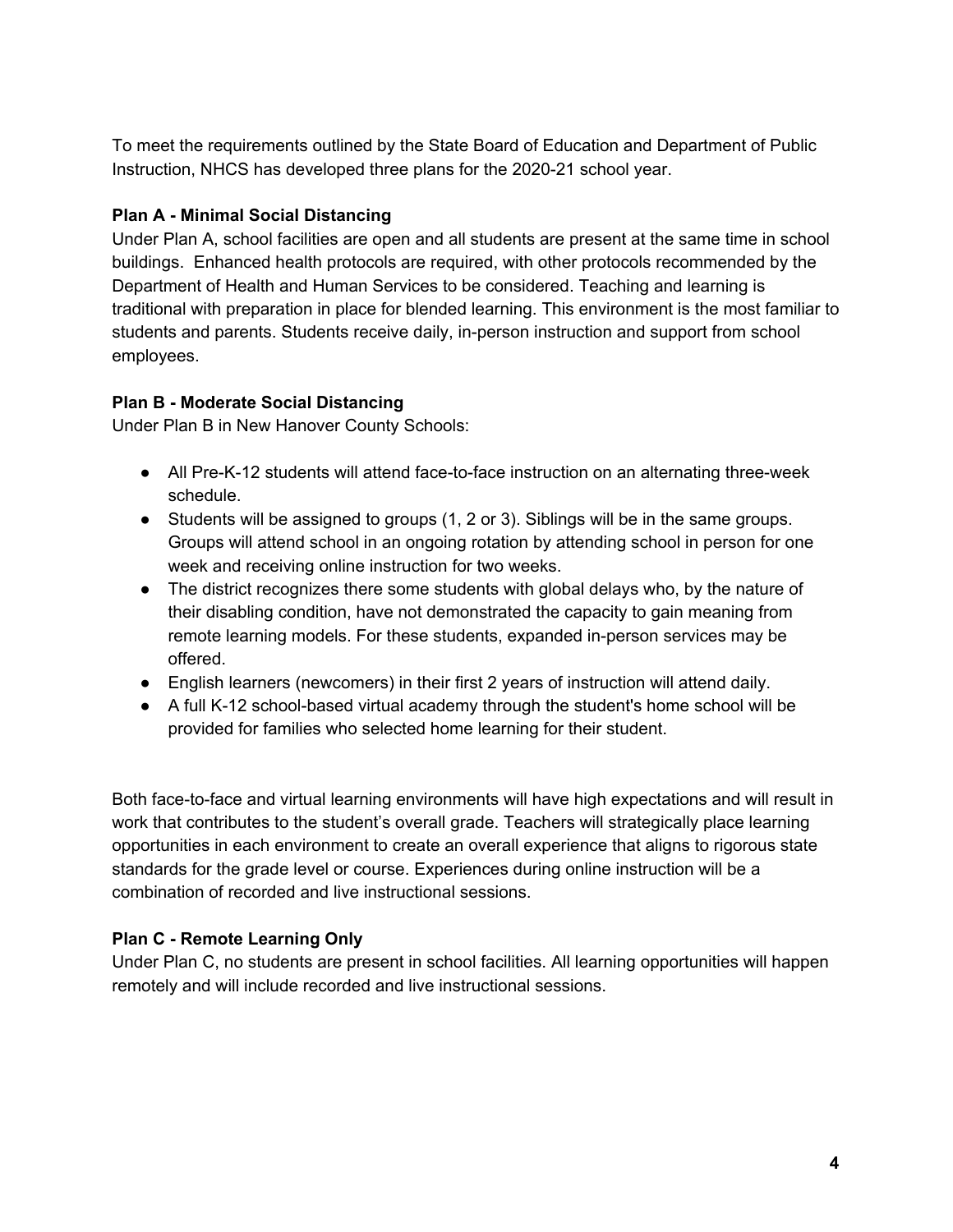### **NHCS School-Based Virtual Academies**

 K-12 families will have the option to choose the NHCS School-Based Virtual Academies for fully online instruction in the 2020-2021 school year. More information on application procedures, including a commitment letter with deadlines, will be available soon.

### **Electronic Devices & Connectivity**

 iPads at the elementary level and laptops at the middle and high school levels will be available for check-out for remote learning. The district will provide connectivity options for students when they are in remote learning.

### **Athletics**

 New Hanover County Schools has resumed limited athletics under Phase 1 of the North Carolina High School Athletic Association's guidelines. Current guidelines are listed at [www.nchsaa.org](http://www.nchsaa.org/). All athletic activities are voluntary for student athletes. NHCS will continue to follow NCHSAA and New Hanover County Health Department guidance regarding athletics and will provide updates as new information becomes available.

### **Co-Curricular Activities**

 At this time, all co-curricular activities are on hold until further information is available and until further planning can occur.

#### **Field Trips and Extracurricular Activities**

At this time, all district and school-based field trips are on hold until further notice.

#### **Visitors and Volunteers**

 NHCS schools and administrative facilities will continue to be closed to visitors except by appointment or at the discretion of the school principal.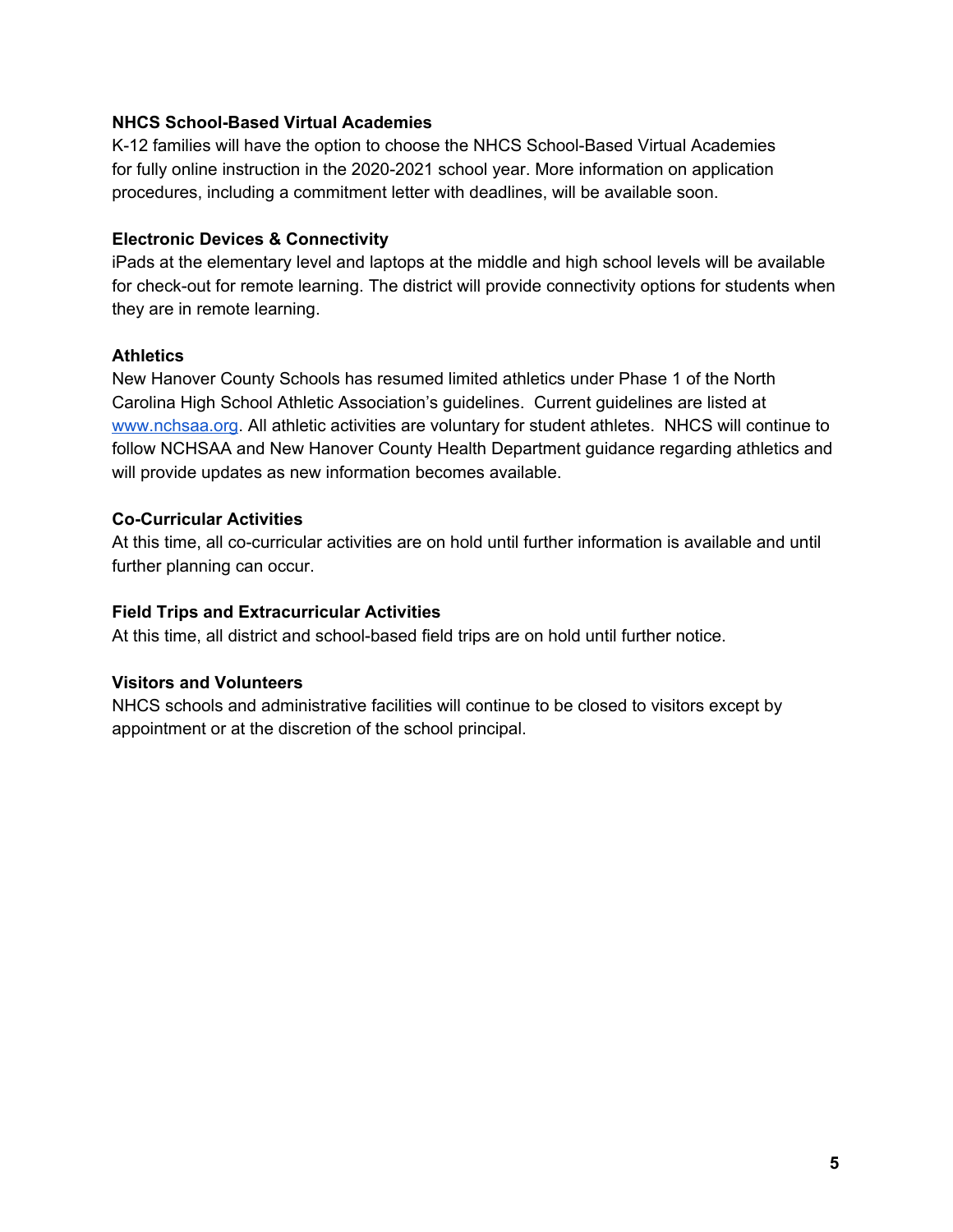### **Student Support Services**

 To address the concerns and stress you may be experiencing, the following tips can support your family during this time:

- Stay connected with caring friends and family.
- Stay connected with plans for the opening of the new school year through [www.nhcs.net](http://www.nhcs.net/) and NHCS on Facebook, Twitter, and Instagram.
- ● Access resources made available to you and your family for any needs you may have. If you have unmet needs, please contact 211 for assistance.
- ● Prepare your children in following the 3 Ws: wear your face covering properly, wait 6 feet distance from others, and wash hands well. When out in public, practice using the distance markers on floors to maintain appropriate distancing.
- ● Prepare your children for changes they will find when arriving at school such as: new traffic patterns in the hallways, staff wearing face coverings, smaller class sizes, keeping materials (pencils, markers, etc) to yourself, and not touching each other or each other's belongings.

 We know that school is a necessary part of our community. We are doing everything we can to be able to learn and work all together in the safest way possible. We expect to continue to:

- Cultivate a sense of belonging and community.
- Provide structures for physical and emotional safety.
- Provide tiered supports for meeting the needs of all students.
- ● Provide access to overall health services for optimal developmental and learning outcomes.

### **Special Education**

- ● Expanded in-person services may be offered for some students with global delays who, by nature of their disabling condition, have not demonstrated the capacity to gain meaning from remote learning models.
- ● Services for students with medical conditions that place them at increased risk will be determined by the student's IEP team and may include a different ratio of in-person/remote learning options than their same-aged peers.
- ● Students with communication needs, such as deaf and hard of hearing, speech/language, articulation, or other identified needs, will be provided with clear masks to minimize any impact face coverings may have on language development or communication.
- Increased sanitation and cleaning will be performed on equipment and surfaces.
- ● Families of students with special needs may participate in their child's health screening upon arrival at the bus stop or school. The health attestation form may be utilized as the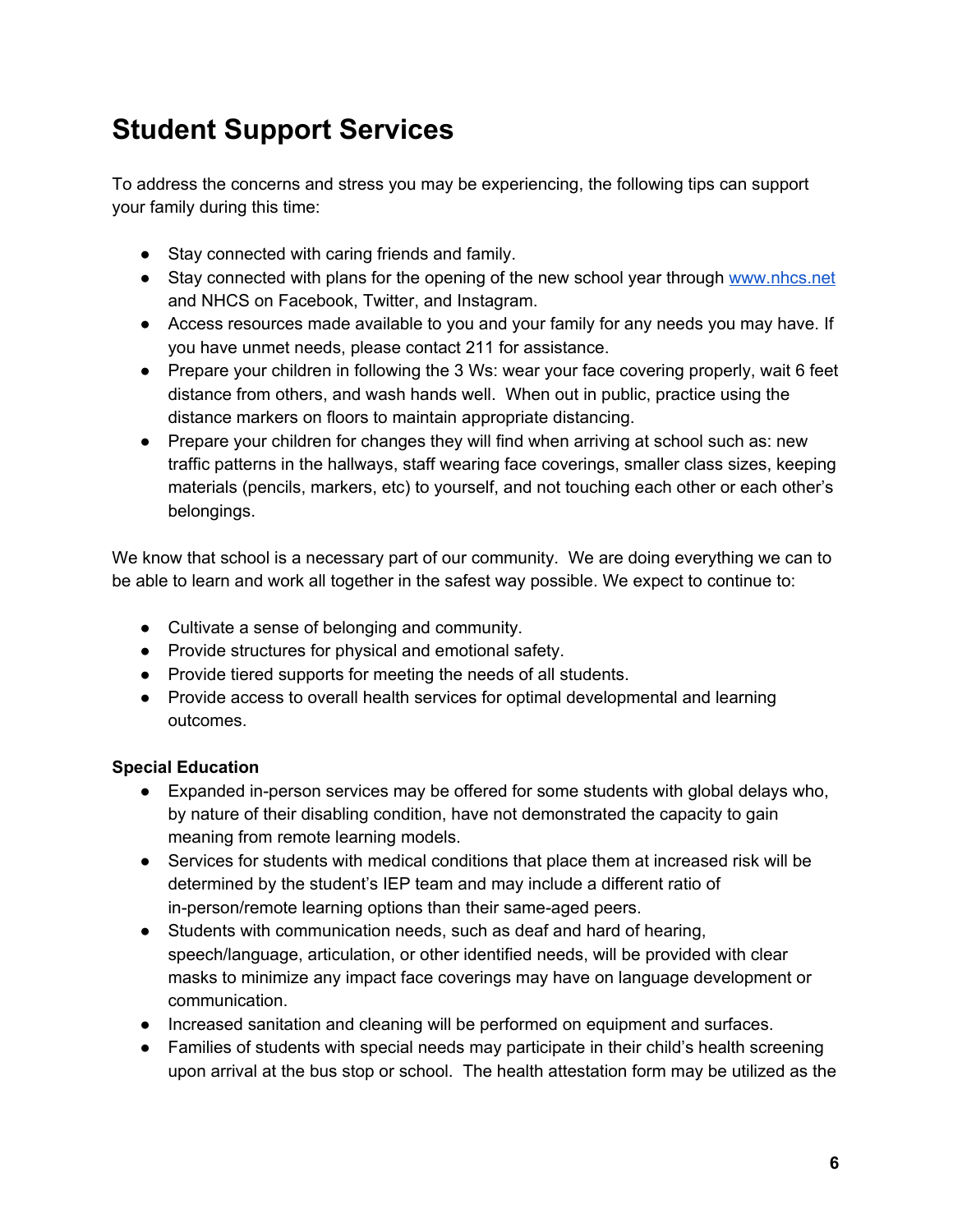safest possible option for a child with specific medical, physical, or intellectual needs if an adult is not available to provide information at drop off.

### **Social-Emotional Learning**

 We recognize that the pandemic has caused stress and emotional health concerns for families, students and staff. We have taken these needs into consideration and will be working with staff to provide support for your student. Below are some signs students may exhibit if experiencing concerns.

Stress during an infectious disease outbreak can include:

- Fear and worry about your own health and the health of your loved ones.
- Changes in sleep or eating patterns.
- Difficulty sleeping or concentrating.
- Worsening of chronic health problems.
- Worsening of mental health conditions.
- Potential use of alcohol, tobacco, or other drugs.

 We encourage parents to contact your school counselor if you feel your child is experiencing emotional or mental health symptoms. You can reach them by phone or email by visiting www.nhcs.net.

 In addition, NHCS offers School-Based Mental Health Services in almost every school through partnerships with local providers. These services can be offered while students are in face-to-face and remote learning. If you are interested in exploring school-based therapy for your child, you can find the contact information for the provider serving your school at [www.nhcs.net](http://www.nhcs.net/) under Divisions/Student Support Services.

 Your school can provide you with assistance and direction with any mental health and social-emotional supports needed even if it is not offered on site at your child's school.

For additional mental health information and resources, you can access the Center for [Disease](https://www.cdc.gov/coronavirus/2019-ncov/daily-life-coping/managing-stress-anxiety.html?CDC_AA_refVal=https%3A%2F%2Fwww.cdc.gov%2Fcoronavirus%2F2019-ncov%2Fprepare%2Fmanaging-stress-anxiety.html) Control and [Prevention](https://www.cdc.gov/coronavirus/2019-ncov/daily-life-coping/managing-stress-anxiety.html?CDC_AA_refVal=https%3A%2F%2Fwww.cdc.gov%2Fcoronavirus%2F2019-ncov%2Fprepare%2Fmanaging-stress-anxiety.html)'s website at [www.cdc.gov](http://www.cdc.gov/) under Coronavirus Disease 2019/Coping With Stress.

### **After School Programs**

After school programs are under review. More information will be available soon.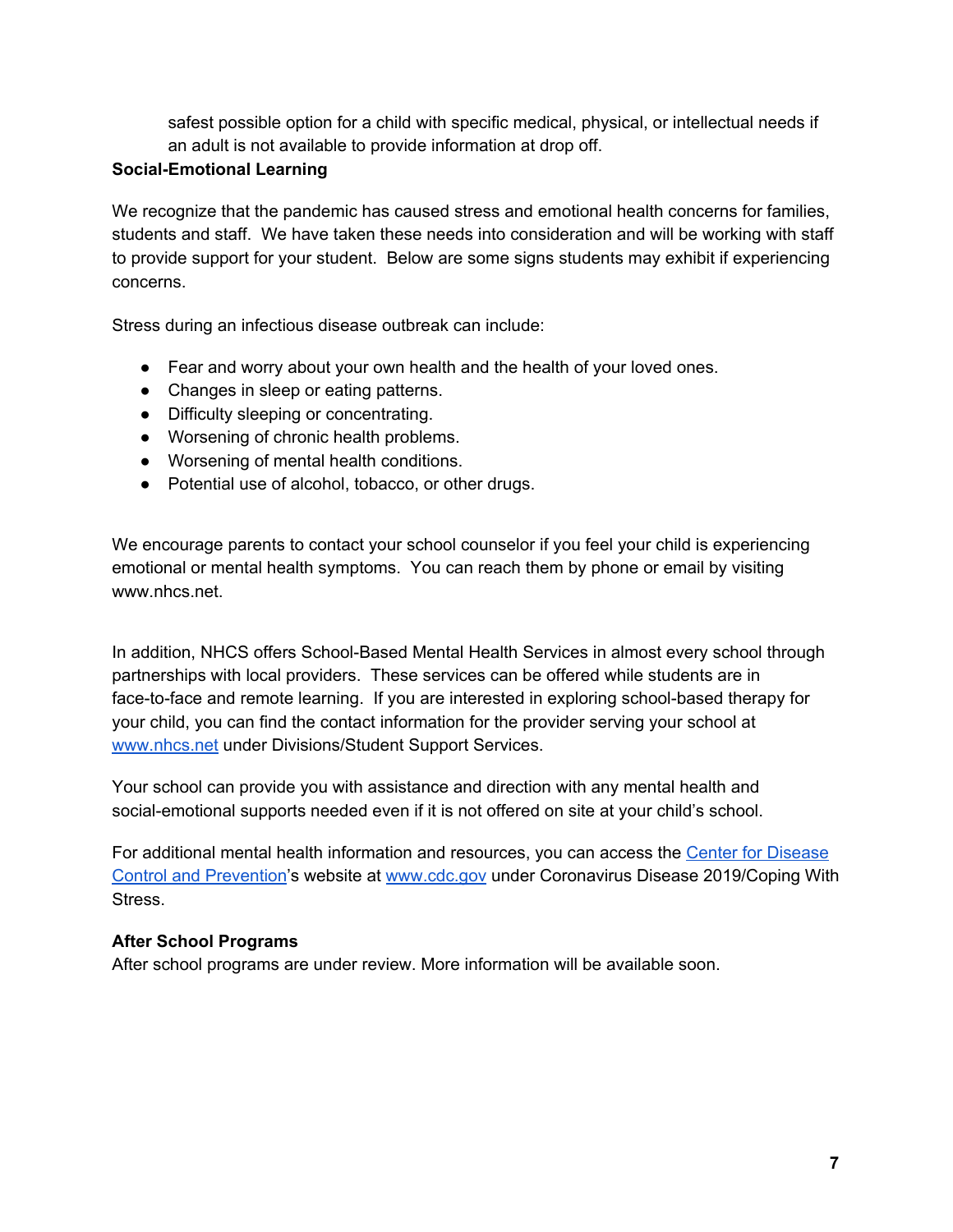### **Transportation**

 To promote social distancing, no more than one student will be seated on a school bus seat at a time. Exceptions can be made for family members. This will include face masks, limiting seating, enforcing safe walk zones, and combining individual bus stops to fewer community stops. To facilitate the reduced capacity on school buses, increasing the number of routes per school will be necessary.

 Families should print, complete, and sign an Attestation Form daily for every student who rides the bus. See the Symptom Screening/On School Buses section of this document for details.

 All K-12 students riding a bus must wear a face covering unless there is an exception due to developmental, medical, or behavioral health needs. If a student cannot wear a face covering, they will be required to complete a form to notify transportation services. Forms will be available at schools and www.nhcs.net. Students who do not wear a face covering on a bus must remain socially distanced six feet from other people on the bus, which will reduce the bus capacity and require adjustments to bus routes.

 Hand sanitizer will be available on all school transportation vehicles for safe use by employees and older children. Touch points, including doors and windows, grab handles, arm rests, hard seats, door handles, and seat belt buckles, will be cleaned and disinfected between each bus run with an EPA-approved disinfectant for SARS-CoV-2, the virus that causes COVID-19. Every bus will be cleaned between morning and afternoon runs and at the end of each day.

### **Meal Service**

 Our child nutrition employees will continue to prepare food in our school kitchens following very strict food safety and sanitation procedures required by the United States Department of Agriculture (USDA), Occupational Safety and Health Administration (OSHA), NC Department of Health and Human Services (NCDHHS), and NC Department of Public Instruction (NCDPI).

 All students will eat in their classroom. Secondary students taking advantage of school meals will utilize the cafeteria serving lines and return to their classroom on a continuous, staggered schedule with additional points of sale for social distancing. Elementary students will be served meals in their classroom. All meals will be individually packaged for direct service to students.

The 2020-2021 school year free and [reduced-price](https://nhcschildnutrition.com/index.php?sid=1560784726475&page=lunchapps) meal benefits [application](https://www2.myschoolapps.com/) is available online at www.nhcschildnutrition.com. Paper copies will also be available to each student at the beginning of the school year. Questions can be directed to 910-254-4299.

 Our menus will continue to feature student favorites, our signature in-house speed-scratch specialties, fresh Got To Be NC farm-to-school fruits and vegetables, and will provide the protein, whole grains, low-fat dairy, fruits and vegetables that are important ingredients in a nutritious meal. A selection of la carte items will also be available at each school.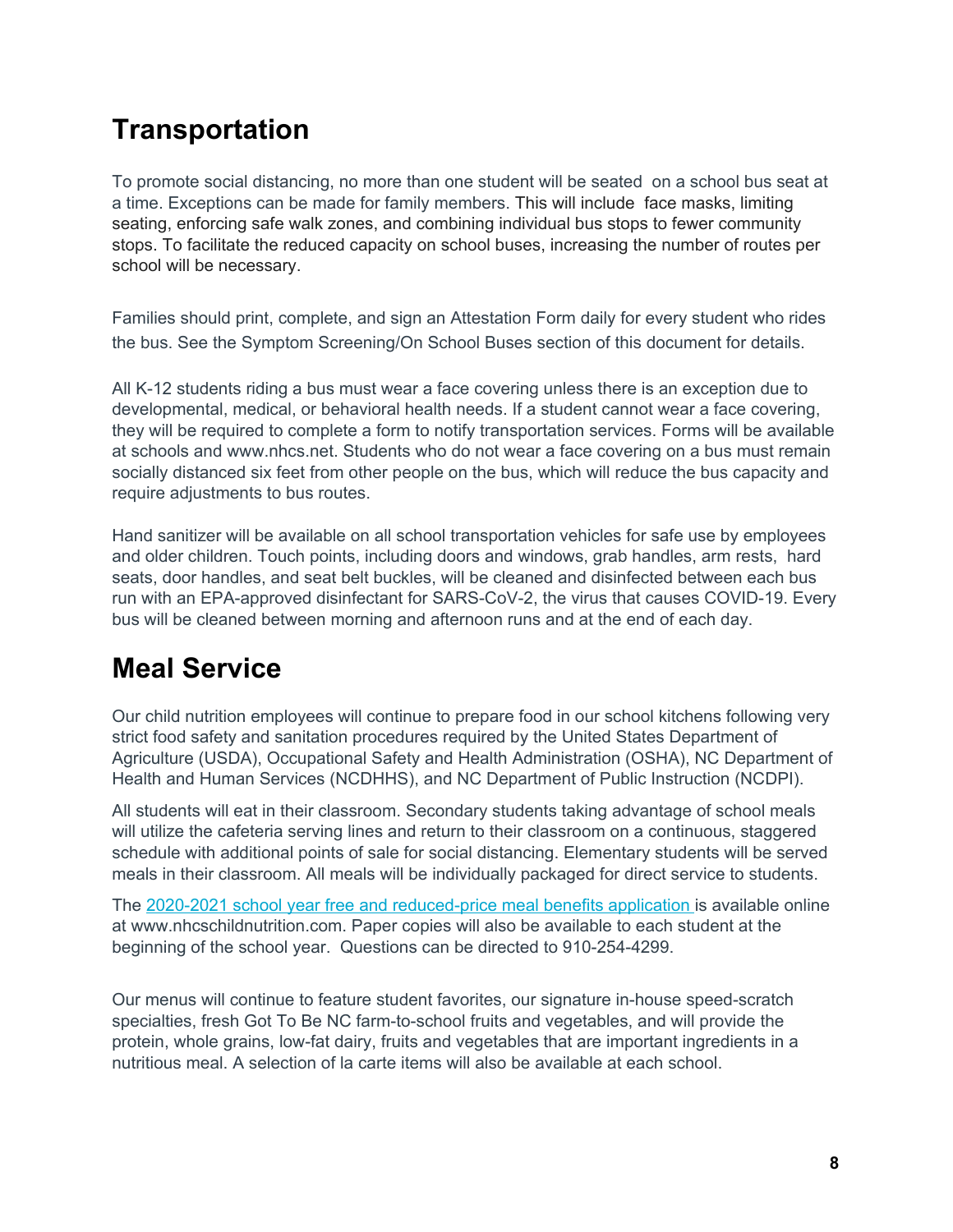## **Health and Safety**

### **Symptom Screening**

### **At Home**

- Students should have their temperature taken daily before leaving for school.
- Students should not attend school if they have a fever (100.4 degrees F).
- ● Parents will be provided with videos and other materials to learn about screening processes.
- ● Parents will be provided with videos and other materials to learn about COVID-19 signs and symptoms.

### **On School Buses**

 Families should print, complete, and sign an Attestation Form daily for every student who rides the bus. Health officials advise that screening children at home and completing the form every day should reduce students' risk of exposure to illness while riding the bus. Every student must show the bus driver their completed daily Attestation Form upon entering the bus.

- ● If students do not have the completed and signed daily Attestation Form, they will be asked symptom screening questions before they board the bus.
- ● A responsible adult or older sibling is required to wait with elementary-age children at the bus stop until screening is complete to help the child return home should health considerations indicate that they are not able to board the bus.
- ● All bus riders will be expected to wear a face covering. One will be provided to riders that do not have one.
- ● After arriving at school, all bus riders will be asked the symptom screening checklist questions and have their temperature taken at school, before being allowed to enter the building.
- ● For students with limited communication or more extensive needs, screening will include dialogue with parent or adult caregiver.

### **At School**

 Our school nurses are public health staff and will continue to be considered the medical expert at each school site. As supervised by New Hanover County Public Health, school nurses will maintain consistent communication and advisement for the care and well being of the school family.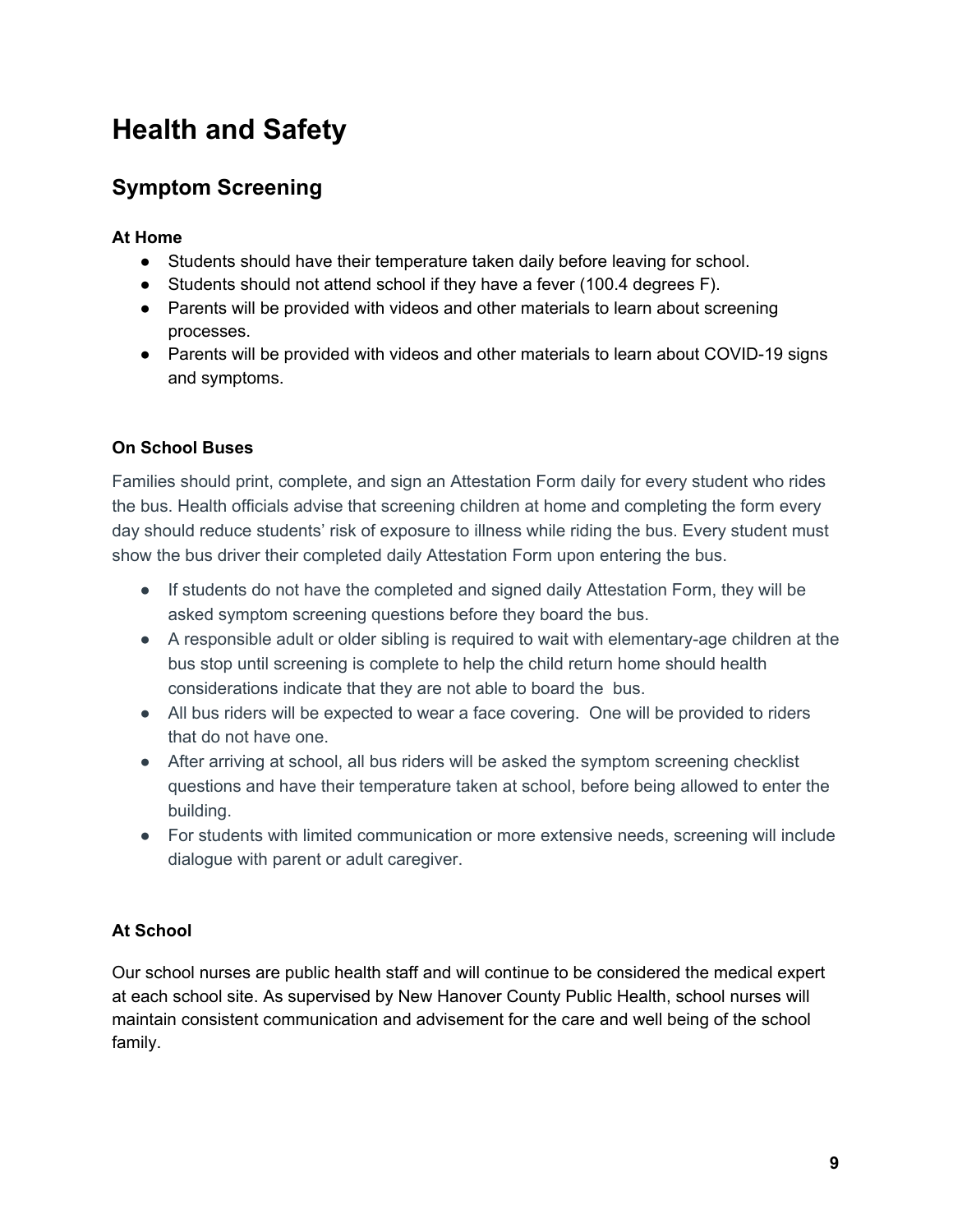- ● Staff will be trained on signs/symptoms to refer students for screening. Students exhibiting signs/symptoms will be discreetly provided an isolated space to wait for a parent or caregiver to take them home.
- Staff will be assigned as screeners as students arrive at school.
- Staff will be trained on the proper and consistent use of personal protective equipment.
- Face masks will be provided for students and staff without them.

#### **Leaving and Returning to Campus**

 Students or staff who leave campus and return during the school day will be re-screened upon arrival.

### **Arrival and Dismissal**

 Schools will be limited to a few designated areas of entrance and exits which will be monitored at all times. Staff will be assigned at arrival and dismissal for the following:

- ● Arrival Staff will make sure that proper sanitizing takes place prior to the entrance; face masks will be required; no unauthorized persons may enter.
- ● Dismissal Staff will make sure that no congregation will take place; social distancing will be monitored.

### **COVID-19 Case Reporting Procedures**

 Report any suspected, presumptive, or positive cases to New Hanover County Public Health officials for contact tracing. All affected facilities will be additionally sanitized. Families and staff will be notified of positive cases and provided with information on contacts and how to access screening resources. Facility closures will be determined in consultation with Public Health.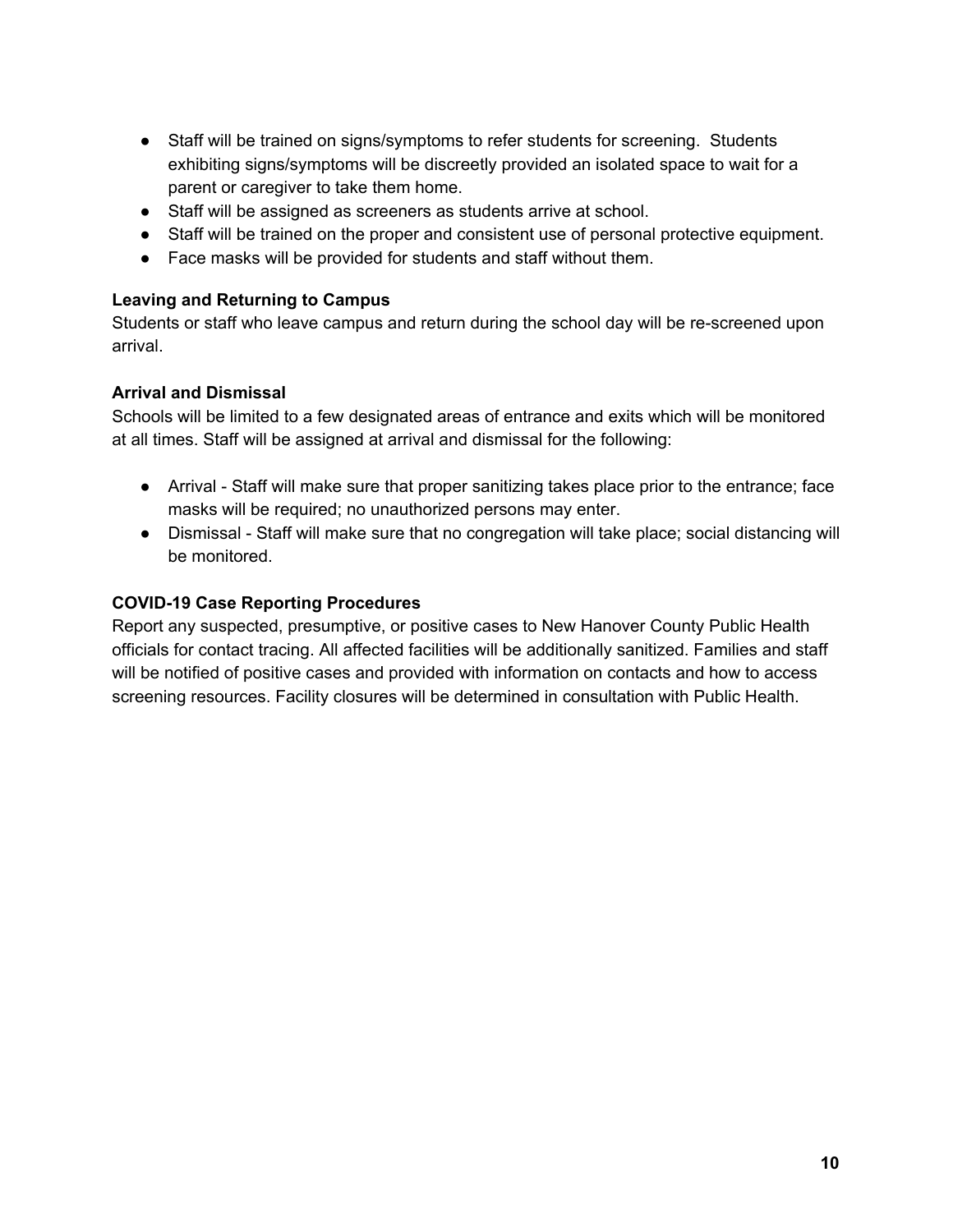### **Healthy School Buildings**

### **Cloth Face Coverings**

 All adults and students in K-12 settings are required to wear face coverings when they are or may be within 6 feet of another person other than family members. Staff and students must wear cloth face coverings on buses and school transportation vehicles, inside school buildings, and on school grounds. Face coverings will be available at bus stops and in schools for staff and students who do not have one.

 All K-12 students riding a bus must wear a face covering unless there is an exception due to developmental, medical, or behavioral health needs. If a student cannot wear a face covering, they will be required to complete a form to notify Transportation Services. Forms will be available at schools and www.nhcs.net. Students who do not wear a face covering on a bus must remain socially distanced six feet from other people on the bus, which will reduce the bus capacity and require adjustments to bus routes.

### **Hand Washing and Hand Sanitizing**

 Hand washing is one of the best ways to protect yourself and your family from getting sick. The CDC recommends everyone wash their hands often with soap and water for 20 seconds. Avoid touching your eyes, nose, and mouth with unwashed hands. Teachers will be teaching proper hand washing procedures in the classroom, incorporating hand washing breaks into the school day, and reinforcing hand washing during key times throughout the school day such as before and after eating, using the restroom, and touching shared objects.

 Washing hands with soap and water is the best way to get rid of germs in most situations. If soap and water are not readily available, individuals are encouraged to use an alcohol-based hand sanitizer (containing at least 60% alcohol). Schools will provide hand-sanitizing stations at every school entrance and exit, in the cafeteria, in every class, and on every bus and transportation vehicle. If your child has sensitivities to hand sanitizer, please communicate this with your child's teachers so they can provide your child other opportunities to clean their hands.

 To prepare for a return to campus, please review hand sanitizer best practices outlined at www.cdc.gov with your child.

### **Social Distancing**

 Social distancing of 6 feet or more is required by all adults and students in school buildings under Plan B. Floor markings in waiting and reception areas will indicate distancing requirements. Desks and seating will be arranged to provide appropriate social distancing and one-way entries, exits, and traffic patterns will be established to prevent crowding.

### **Cleaning and Disinfecting Procedures**

 Buildings will be thoroughly cleaned and disinfected throughout the day and every evening. Multiple times a day, custodians will perform the following duties, among others: